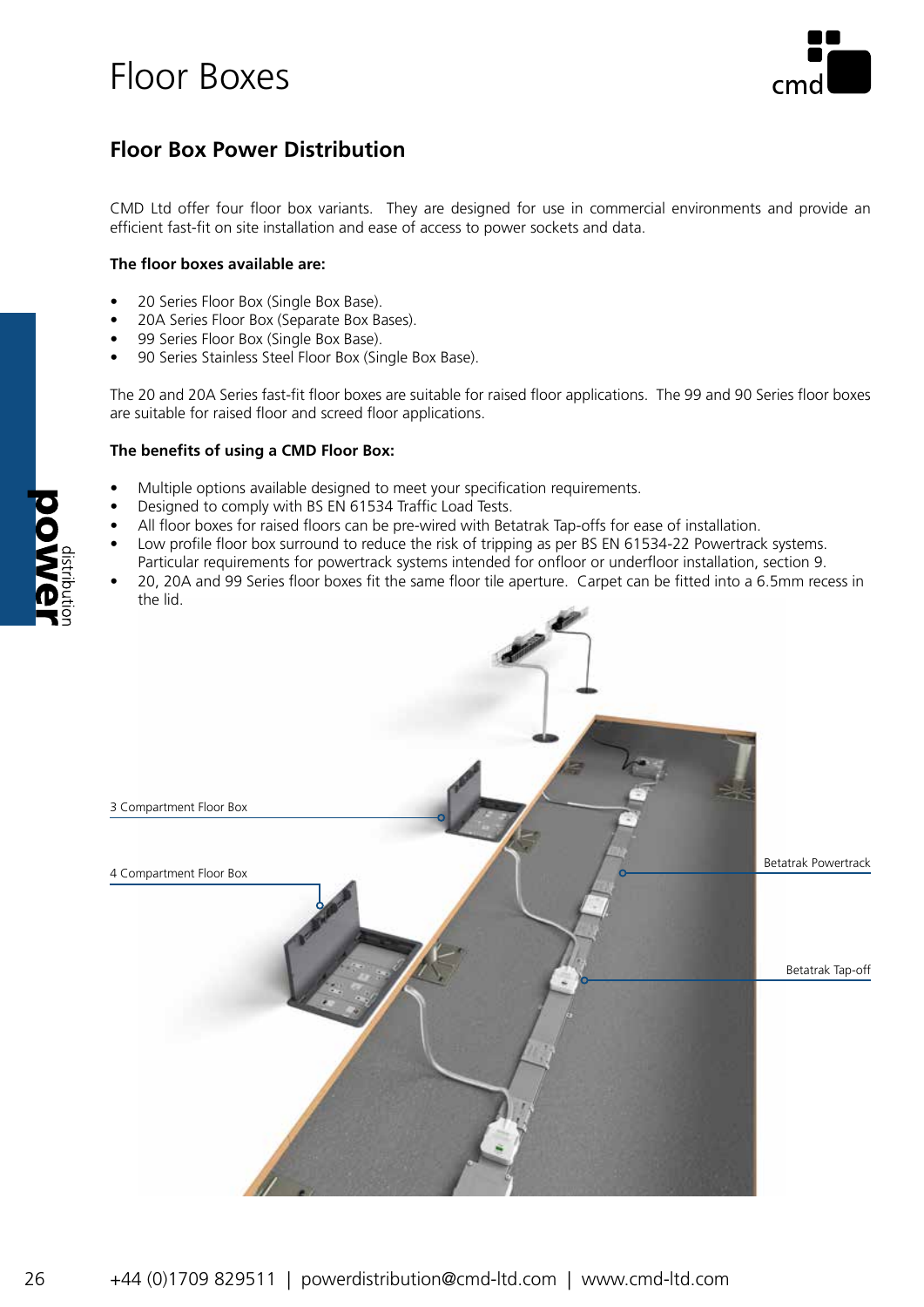



#### **Fully configurable floor box**

- Wide range of accessory plates.
- Can be prewired with Betatrak Tap-offs.
- Deeper versions available.

#### **Fast-fit advantages**

- Quick removal with services fitted.
	- Installation tolerance of -0/+3mm.
- Fixes to floor thicknesses of 15-50mm.

#### **Grey moulded PC/ABS**

• RAL 7031.





### **Carpet inlay**

• 6.5mm.

#### **Handle**

• Self Closing.

#### **Robust cable outlet**

• Designed with 'Anti-Trip' facility.

### **Optional lockable lid**

• Added security allows access for skilled or instructed persons only.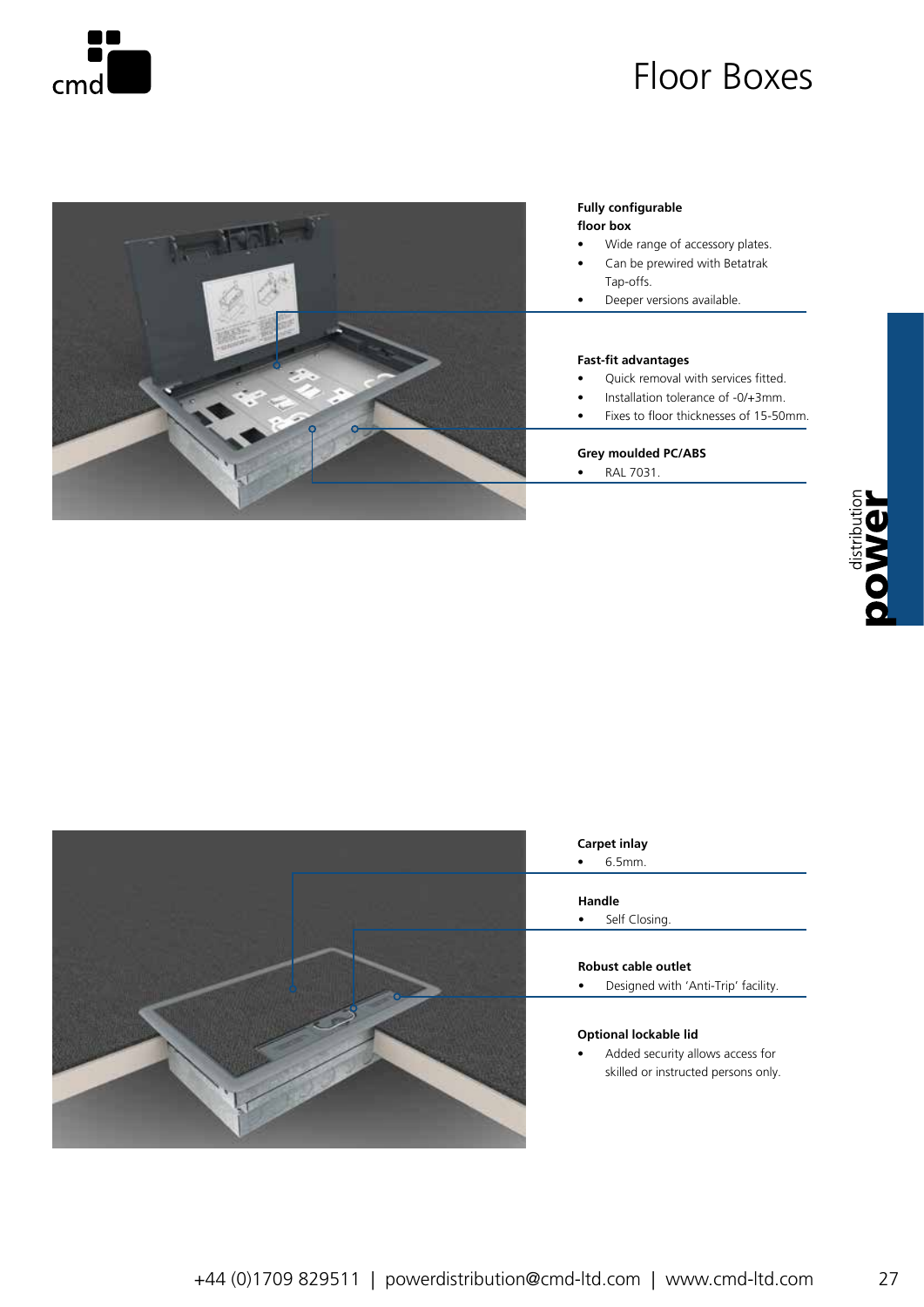

## **20 Series Floor Box (Single Box Base)**

The 20 Series floor box is suitable for raised floor applications and is divided in to 3 or 4 compartments. The 20 Series floor boxes are designed for use in commercial environments and provide an efficient fast-fit on site installation and ease of access to power sockets and data.

### **Features include:**

- One-piece box base divided in to 3 or 4 compartments.
- 3 and 4 compartment boxes are the same overall size.
- Accessory plate sizes:
	- 3 compartment: 100mm x 175mm.
	- 4 compartment: 75mm x 175mm.
- 85mm standard depth (other sizes available, see table).
- Tool free fixing mechanism for fast-fit on site installation.
- Grey lid and trim V0 rated PC/ABS.
- Quick release lid provides easy access to the accessory plates.
- Removeable lid and trim for ease of carpet fitting.
- Low profile floor box surround and non-trip cable outlet brackets designed to comply with BS EN 61534.
- Can be supplied complete with lockable lid.
- Galvanised steel back box.
- Can be pre-fitted with socket outlets and Betatrak Tap-off unit.







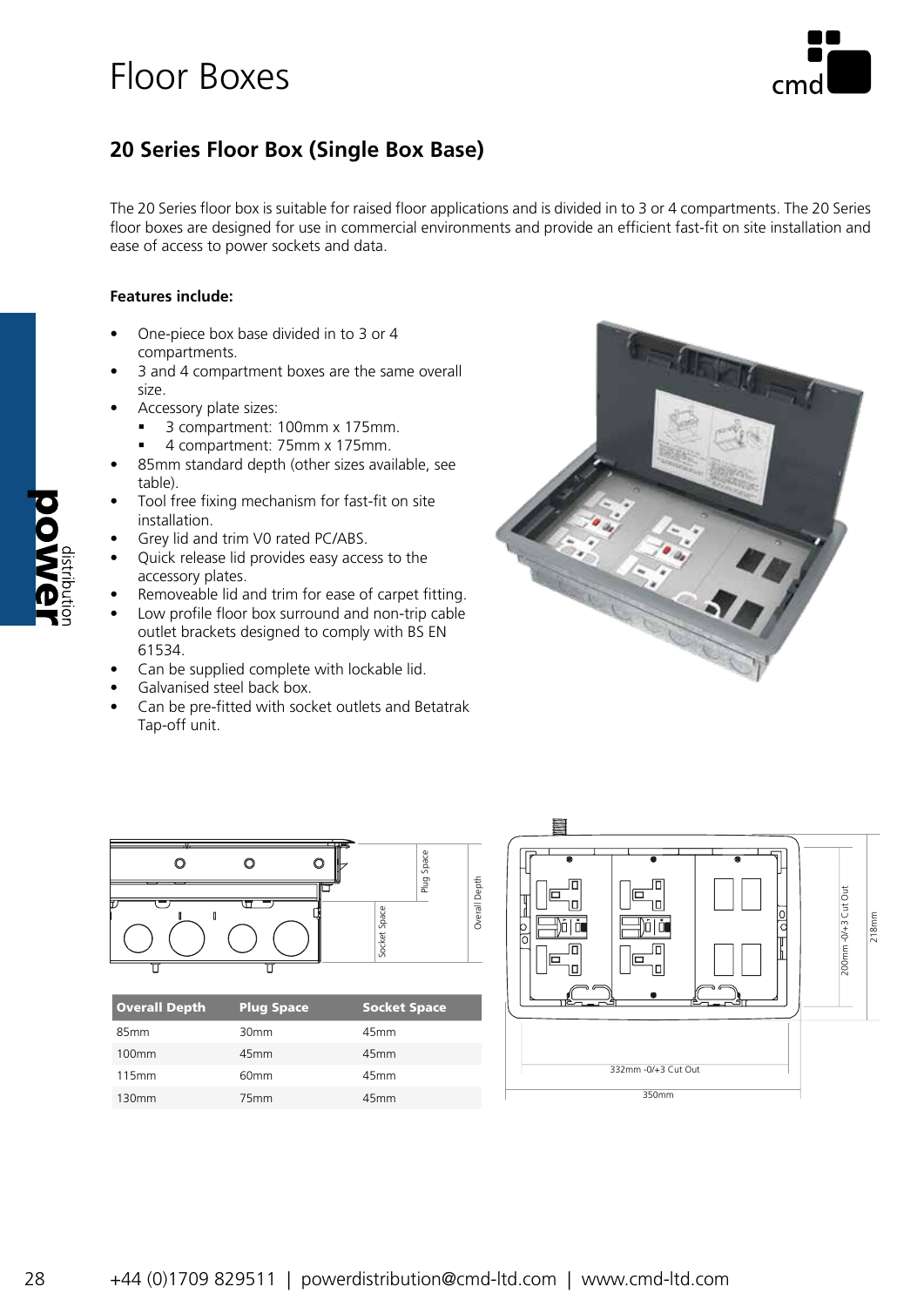

### **Empty 20 Series Floor Box**

#### **3 Compartment**

| Code           | <b>Description</b>                          |
|----------------|---------------------------------------------|
| PP20385G       | Standard 'Fast-Fit' 85mm Deep               |
| PP20310G       | Standard 'Fast-Fit' 100mm Deep              |
| PP20311G       | Standard 'Fast-Fit' 115mm Deep              |
| PP20313G       | Standard 'Fast-Fit' 130mm Deep              |
| Add Suffix /KL | Option to add a Key Lock to a floor box lid |

#### **4 Compartment**

| Code           | <b>Description</b>                          |
|----------------|---------------------------------------------|
| PP20485G       | Standard 'Fast-Fit' 85mm Deep               |
| PP20410G       | Standard 'Fast-Fit' 100mm Deep              |
| PP20411G       | Standard 'Fast-Fit' 115mm deep              |
| PP20413G       | Standard 'Fast-Fit' 130mm Deep              |
| Add Suffix /KL | Option to add a Key Lock to a floor box lid |

### **Standard Earth Pre-wired 20 Series Floor Box**

c/w 3m or 5m 32A unfused Betatrak Tap-off

#### **3 Compartment 4 Compartment**

| Code                         | <b>Description</b>               |
|------------------------------|----------------------------------|
| 3m Standard Earth White Plug |                                  |
| P20385G/BS3U104              | 1x Twin 13A Switched Socket      |
| P20385G/BS3U207              | 2x Twin 13A Switched Sockets     |
| P20385G/BS3U113              | 1x Twin 13A Switched RCD Socket  |
| P20385G/BS3U221              | 2x Twin 13A Switched RCD Sockets |
| 5m Standard Earth White Plug |                                  |
| P20385G/BS5U102              | 1x Twin 13A Switched Socket      |
| P20385G/BS5U204              | 2x Twin 13A Switched Sockets     |
| P20385G/BS5U108              | 1x Twin 13A Switched RCD Socket  |
| P20385G/BS5U213              | 2x Twin 13A Switched RCD Sockets |

| Code                         | <b>Description</b>               |  |
|------------------------------|----------------------------------|--|
| 3m Standard Earth White Plug |                                  |  |
| P20485G/BS3U102              | 1x Twin 13A Switched Socket      |  |
| P20485G/BS3U204              | 2x Twin 13A Switched Sockets     |  |
| P20485G/BS3U103              | 1x Twin 13A Switched RCD Socket  |  |
| P20485G/BS3U209              | 2x Twin 13A Switched RCD Sockets |  |
| 5m Standard Earth White Plug |                                  |  |
| P20485G/BS5U101              | 1x Twin 13A Switched Socket      |  |
| P20485G/BS5U201              | 2x Twin 13A Switched Sockets     |  |
| P20485G/BS5U102              | 1x Twin 13A Switched RCD Socket  |  |
| P20485G/BS5U203              | 2x Twin 13A Switched RCD Sockets |  |

### **Clean Earth Pre-wired 20 Series Floor Box**

c/w 3m or 5m 32A unfused Betatrak Tap-off

### **3 Compartment 4 Compartment**

| Code                    | <b>Description</b>               |  |
|-------------------------|----------------------------------|--|
| 3m Clean Earth Red Plug |                                  |  |
| P20385G/BC3U101         | 1x Twin 13A Switched Socket      |  |
| P20385G/BC3U205         | 2x Twin 13A Switched Sockets     |  |
| P20385G/BC3U110         | 1x Twin 13A Switched RCD Socket  |  |
| P20385G/BC3U220         | 2x Twin 13A Switched RCD Sockets |  |
| 5m Clean Earth Red Plug |                                  |  |
| P20385G/BC5U103         | 1x Twin 13A Switched Socket      |  |
| P20385G/BC5U203         | 2x Twin 13A Switched Sockets     |  |
| P20385G/BC5U108         | 1x Twin 13A Switched RCD Socket  |  |
| P20385G/BC5U207         | 2x Twin 13A Switched RCD Sockets |  |

| Code                    | <b>Description</b>               |
|-------------------------|----------------------------------|
| 3m Clean Earth Red Plug |                                  |
| P20485G/BC3U100         | 1x Twin 13A Switched Socket      |
| P20485G/BC3U202         | 2x Twin 13A Switched Sockets     |
| P20485G/BC3U102         | 1x Twin 13A Switched RCD Socket  |
| P20485G/BC3U207         | 2x Twin 13A Switched RCD Sockets |
| 5m Clean Earth Red Plug |                                  |
| P20485G/BC5U101         | 1x Twin 13A Switched Socket      |
| P20485G/BC5U201         | 2x Twin 13A Switched Sockets     |
| P20485G/BC5U103         | 1x Twin 13A Switched RCD Socket  |
| P20485G/BC5U203         | 2x Twin 13A Switched RCD Sockets |

Other options are available. Please contact a member of our sales team for more information.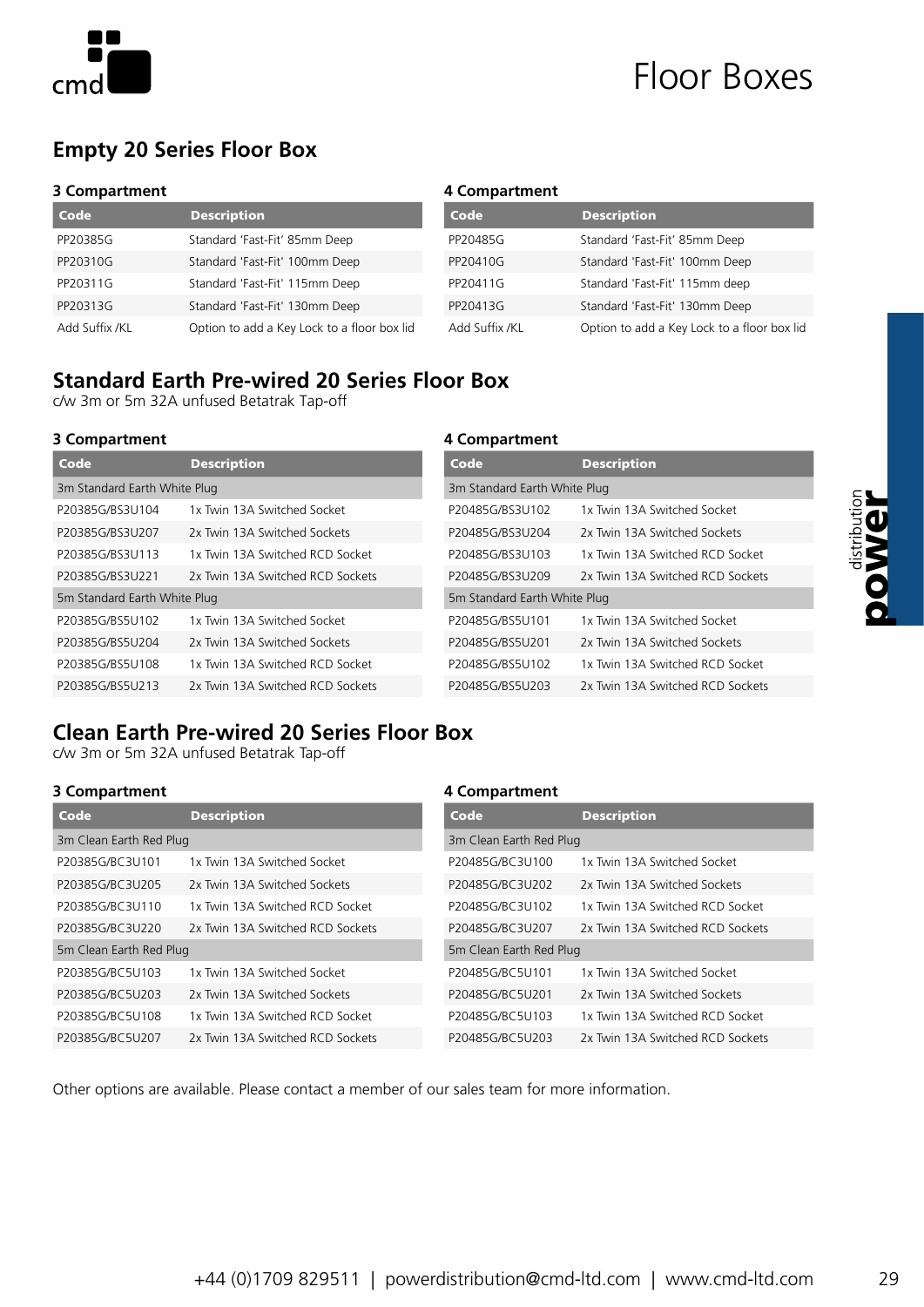

### **20A Series Floor Box (Separate Box Bases)**

The 20A Series floor box is suitable for raised floor applications and is divided in to 3 or 4 separate removeable compartments. The 20A Series floor boxes are designed for use in commercial environments and provide an efficient fast-fit on site installation and ease of access to power sockets and data.

### **Features include:**

- Separate removeable box bases.
- 3 and 4 compartment boxes are the same overall size.
- Accessory plate sizes:
	- 3 compartment: 100mm x 175mm.
	- 4 compartment: 75mm x 175mm.
- 85mm standard depth (other sizes available, see table).
- Tool free fixing mechanism for fast-fit on site installation.
- Grey lid and trim V0 rated PC/ABS.
- Quick release lid provides easy access to the accessory plates.
- Removeable lid and trim for ease of carpet fitting.
- Low profile floor box surround and non-trip cable outlet brackets designed to comply with BS EN 61534.
- Can be supplied complete with lockable lid.
- Galvanised steel back boxes.
- Can be pre-fitted with socket outlets and Betatrak Tap-off unit.





130mm 75mm 45mm



30 +44 (0)1709 829511 | powerdistribution@cmd-ltd.com | www.cmd-ltd.com +44 (0)1709 829511 | powerdistribution@cmd-ltd.com | www.cmd-ltd.com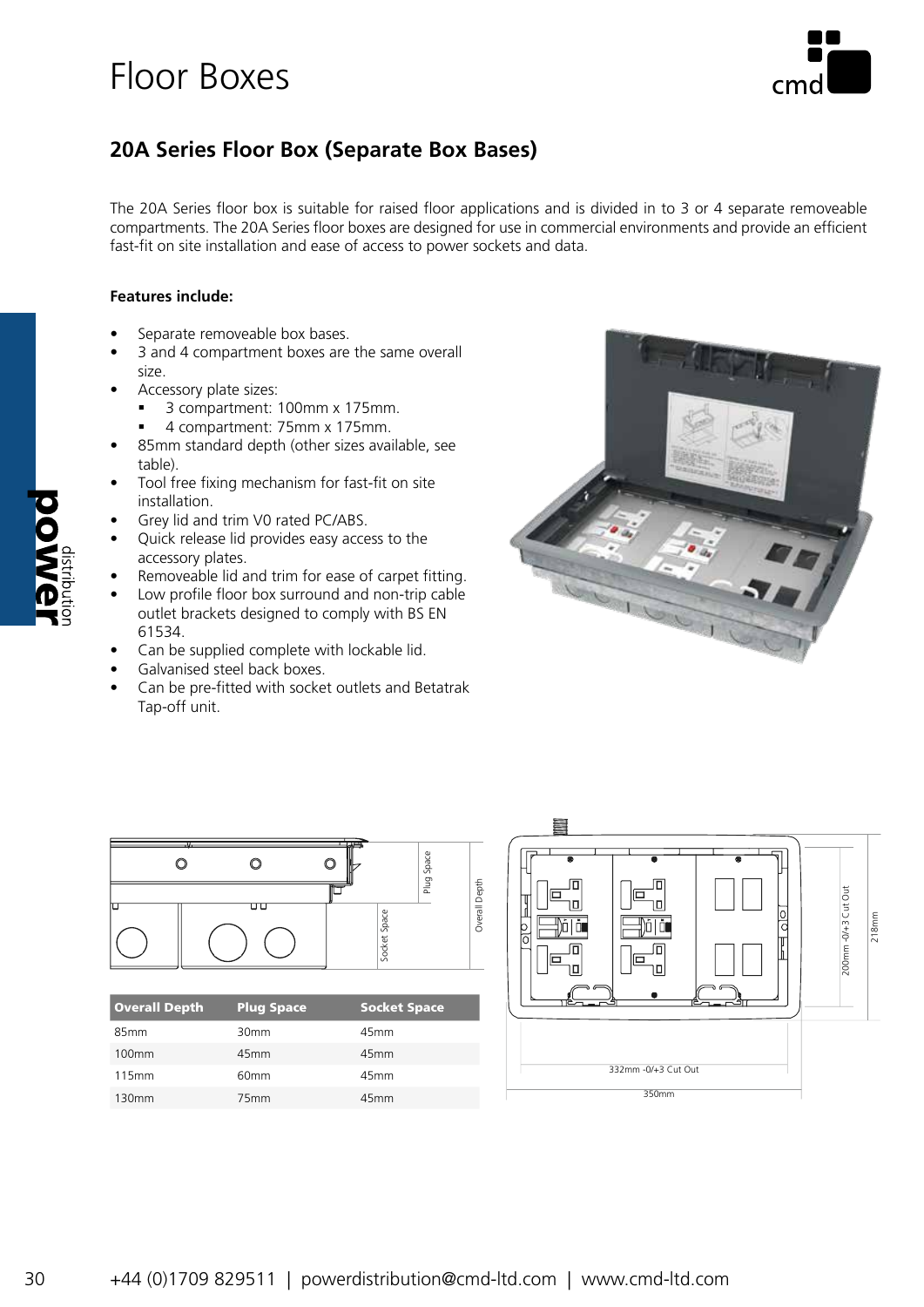

## **Empty 20A Series Floor Box**

#### **3 Compartment**

| Code                              | <b>Description</b>                          |
|-----------------------------------|---------------------------------------------|
| PP20A385G                         | Standard 'Fast-Fit' 85mm Deep               |
| PP20A310G                         | Standard 'Fast-Fit' 100mm Deep              |
| PP20A311G                         | Standard 'Fast-Fit' 115mm Deep              |
| PP20A313G                         | Standard 'Fast-Fit' 130mm Deep              |
| Individual compartments 45mm deep |                                             |
| <b>PPS2034A</b>                   | Single Width                                |
| PPS203D4A                         | Double Width                                |
| Add Suffix /KL                    | Option to add a Key Lock to a floor box lid |

#### **4 Compartment**

| Code                              | <b>Description</b>                          |  |
|-----------------------------------|---------------------------------------------|--|
| PP20A485G                         | Standard 'Fast-Fit' 85mm Deep               |  |
| PP20A410G                         | Standard 'Fast-Fit' 100mm Deep              |  |
| PP20A411G                         | Standard 'Fast-Fit' 115mm Deep              |  |
| PP20A413G                         | Standard 'Fast-Fit' 130mm Deep              |  |
| Individual compartments 45mm deep |                                             |  |
| <b>PPS2044A</b>                   | Single Width                                |  |
| PPS204D4A                         | Double Width                                |  |
| Add Suffix /KL                    | Option to add a Key Lock to a floor box lid |  |

### **Standard Earth Pre-wired 20A Series Floor Box**

c/w 3m or 5m 32A unfused Betatrak Tap-off

### **3 Compartment 4 Compartment**

| Code                         | <b>Description</b>               |
|------------------------------|----------------------------------|
| 3m Standard Earth White Plug |                                  |
| P20A385GBS3U104              | 1x Twin 13A Switched Socket      |
| P20A385GBS3U202              | 2x Twin 13A Switched Sockets     |
| P20A385GBS3U108              | 1x Twin 13A Switched RCD Socket  |
| P20A385GBS3U209              | 2x Twin 13A Switched RCD Sockets |
| 5m Standard Earth White Plug |                                  |
| P20A385GBS5U103              | 1x Twin 13A Switched Socket      |
| P20A385GBS5U202              | 2x Twin 13A Switched Sockets     |
| P20A385GBS5U104              | 1x Twin 13A Switched RCD Socket  |
| P20A385GBS5U204              | 2x Twin 13A Switched RCD Sockets |

| Code                         | <b>Description</b>               |  |
|------------------------------|----------------------------------|--|
| 3m Standard Earth White Plug |                                  |  |
| P20A485GBS3U101              | 1x Twin 13A Switched Socket      |  |
| P20A485GBS3U204              | 2x Twin 13A Switched Sockets     |  |
| P20A485GBS3U103              | 1x Twin 13A Switched RCD Socket  |  |
| P20A485GBS3U206              | 2x Twin 13A Switched RCD Sockets |  |
| 5m Standard Earth White Plug |                                  |  |
| P20A485GBS5U100              | 1x Twin 13A Switched Socket      |  |
| P20A485GBS5U204              | 2x Twin 13A Switched Sockets     |  |
| P20A485GBS5U101              | 1x Twin 13A Switched RCD Socket  |  |
| P20A485GBS5U205              | 2x Twin 13A Switched RCD Sockets |  |
|                              |                                  |  |

### **Clean Earth Pre-wired 20A Series Floor Box**

c/w 3m or 5m 32A unfused Betatrak Tap-off

### **3 Compartment 4 Compartment**

| Code                    | <b>Description</b>               |
|-------------------------|----------------------------------|
| 3m Clean Earth Red Plug |                                  |
| P20A385GBC3U100         | 1x Twin 13A Switched Socket      |
| P20A385GBC3U204         | 2x Twin 13A Switched Sockets     |
| P20A385GBC3U103         | 1x Twin 13A Switched RCD Socket  |
| P20A385GBC3U206         | 2x Twin 13A Switched RCD Sockets |
| 5m Clean Earth Red Plug |                                  |
| P20A385GBC5U101         | 1x Twin 13A Switched Socket      |
| P20A385GBC5U201         | 2x Twin 13A Switched Sockets     |
| P20A385GBC5U102         | 1x Twin 13A Switched RCD Socket  |
| P20A385GBC5U202         | 2x Twin 13A Switched RCD Sockets |

| Code                    | <b>Description</b>               |  |
|-------------------------|----------------------------------|--|
| 3m Clean Earth Red Plug |                                  |  |
| P20A485GBC3U100         | 1x Twin 13A Switched Socket      |  |
| P20A485GBC3U202         | 2x Twin 13A Switched Sockets     |  |
| P20A485GBC3U102         | 1x Twin 13A Switched RCD Socket  |  |
| P20A485GBC3U203         | 2x Twin 13A Switched RCD Sockets |  |
| 5m Clean Earth Red Plug |                                  |  |
| P20A485GBC5U100         | 1x Twin 13A Switched Socket      |  |
| P20A485GBC5U201         | 2x Twin 13A Switched Sockets     |  |
| P20A485GBC5U101         | 1x Twin 13A Switched RCD Socket  |  |
| P20A485GBC5U202         | 2x Twin 13A Switched RCD Sockets |  |

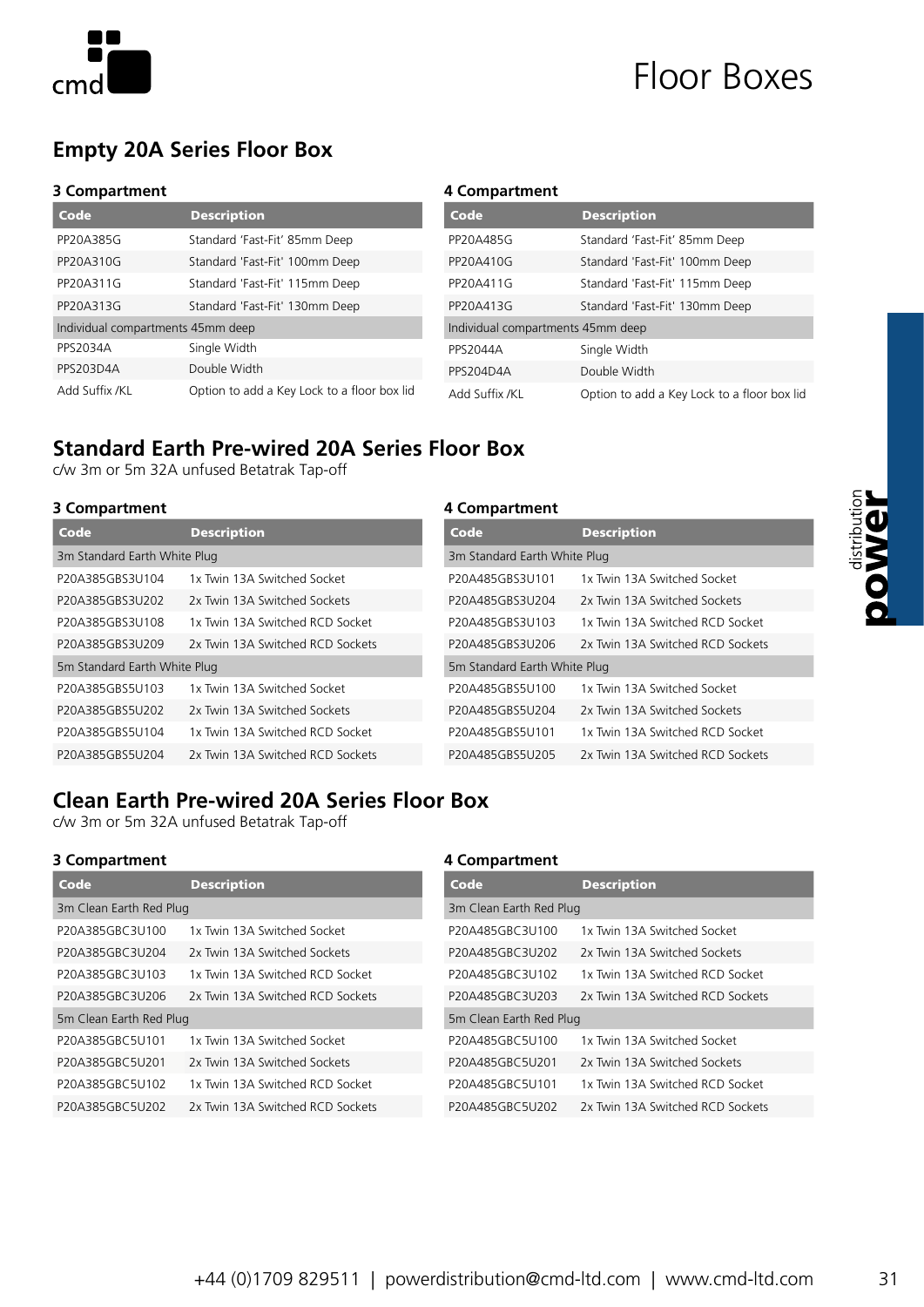

## **20A Series Floor Box (Separate Base Boxes) with Single RCD or RCBO**

The 20A Series floor box with single RCD or RCBO protection is suitable for raised floor applications and is divided in to 2 or 3 separate removeable compartments. The 20A Series floor boxes are designed for use in commercial environments and provide an efficient fast-fit on site installation and ease of access to power sockets and data.

### **Features include:**

- Fitted with a din rail mounted 40A RCD or 20A RCBO.
- Separate removeable box bases.
- Accessory plate sizes:
	- 4 compartment: 75mm x 175mm.
- 95mm standard depth (other sizes available).
- Tool free fixing mechanism for fast-fit on site installation.
- Grey lid and trim V0 rated PC/ABS.
- Quick release lid provides easy access to the accessory plates.
- Removeable lid and trim for ease of carpet fitting.
- Low profile floor box surround and non-trip cable outlet brackets designed to comply with BS EN 61534.
- Can be supplied complete with lockable lid.
- Galvanised steel back boxes.
- Can be pre-fitted with RCD or RCBO, socket outlets and Betatrak Tap-off unit.





#### Note:

- These boxes are 4 compartment but use the first compartment to house the RCD/RCBO.
- Removable compartments are double width for 1 twin socket and triple width for 2 twin sockets.
- Compartment sizes are 75mm x 175mm.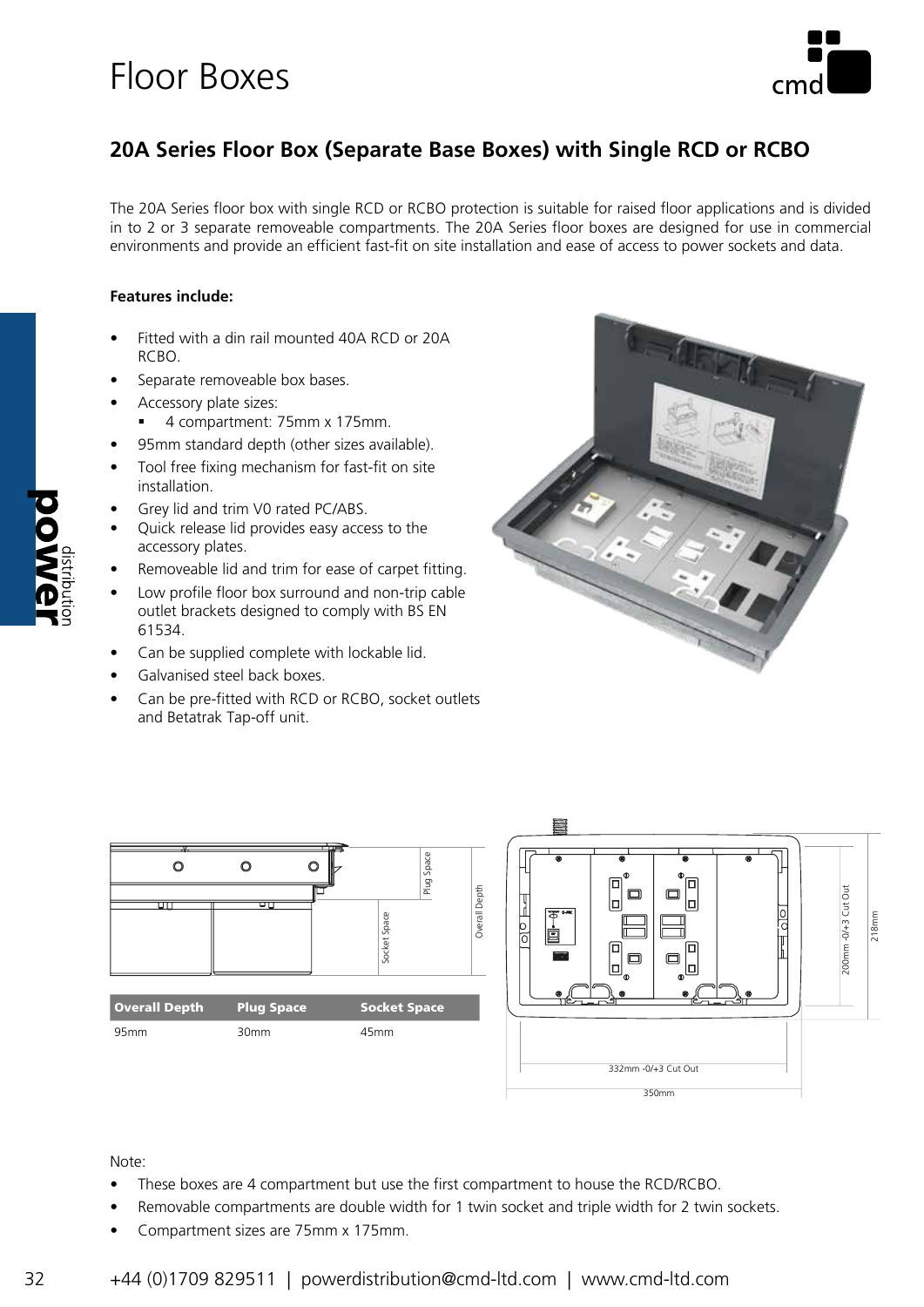

### **Standard Earth Pre-wired RCD/RCBO Floor Box**

c/w 3m or 5m 32A unfused Betatrak Tap-off

### **4 Compartment**

| Code                         | <b>Description</b>                                    | <b>RCD/RCBO</b> |  |
|------------------------------|-------------------------------------------------------|-----------------|--|
| 3m Standard Earth White Plug |                                                       |                 |  |
|                              | P20A495GBS3U200 1x Twin 13A Switched Socket           | 40A RCD         |  |
|                              | P20A495GBS3U308 2x Twin 13A Switched Sockets          | 40A RCD         |  |
|                              | P20A495GBS3U207 1x Twin 13A Switched Socket           | 20A RCBO        |  |
|                              | P20A495GBS3U301 2x Twin 13A Switched Sockets 20A RCBO |                 |  |

| Code                         | <b>Description</b>                                    | <b>RCD/RCBO</b> |  |  |
|------------------------------|-------------------------------------------------------|-----------------|--|--|
| 5m Standard Earth White Plug |                                                       |                 |  |  |
|                              | P20A495GBS5U204 1x Twin 13A Switched Socket 40A RCD   |                 |  |  |
|                              | P20A495GBS5U305 2x Twin 13A Switched Sockets 40A RCD  |                 |  |  |
|                              | P20A495GBS5U203 1x Twin 13A Switched Socket 20A RCBO  |                 |  |  |
|                              | P20A495GBS5U304 2x Twin 13A Switched Sockets 20A RCBO |                 |  |  |

### **Clean Earth Pre-wired RCD/RCBO Floor Box**

c/w 3m or 5m 32A unfused Betatrak Tap-off

### **4 Compartment**

| Code                    | <b>Description</b>                                    | <b>RCD/RCBO</b> | Code                    | <b>Description</b>                           | <b>RCD/RCBO</b> |
|-------------------------|-------------------------------------------------------|-----------------|-------------------------|----------------------------------------------|-----------------|
| 3m Clean Earth Red Plug |                                                       |                 | 5m Clean Earth Red Plug |                                              |                 |
|                         | P20A495GBC3U202 1x Twin 13A Switched Socket           | 40A RCD         |                         | P20A495GBC5U201 1x Twin 13A Switched Socket  | $40A$ RCD       |
|                         | P20A495GBC3U302 2x Twin 13A Switched Sockets          | $40A$ RCD       |                         | P20A495GBC5U301 2x Twin 13A Switched Sockets | $40A$ RCD       |
|                         | P20A495GBC3U203 1x Twin 13A Switched Socket 20A RCBO  |                 |                         | P20A495GBC5U202 1x Twin 13A Switched Socket  | 20A RCBO        |
|                         | P20A495GBC3U303 2x Twin 13A Switched Sockets 20A RCBO |                 |                         | P20A495GBC5U302 2x Twin 13A Switched Sockets | 20A RCBO        |

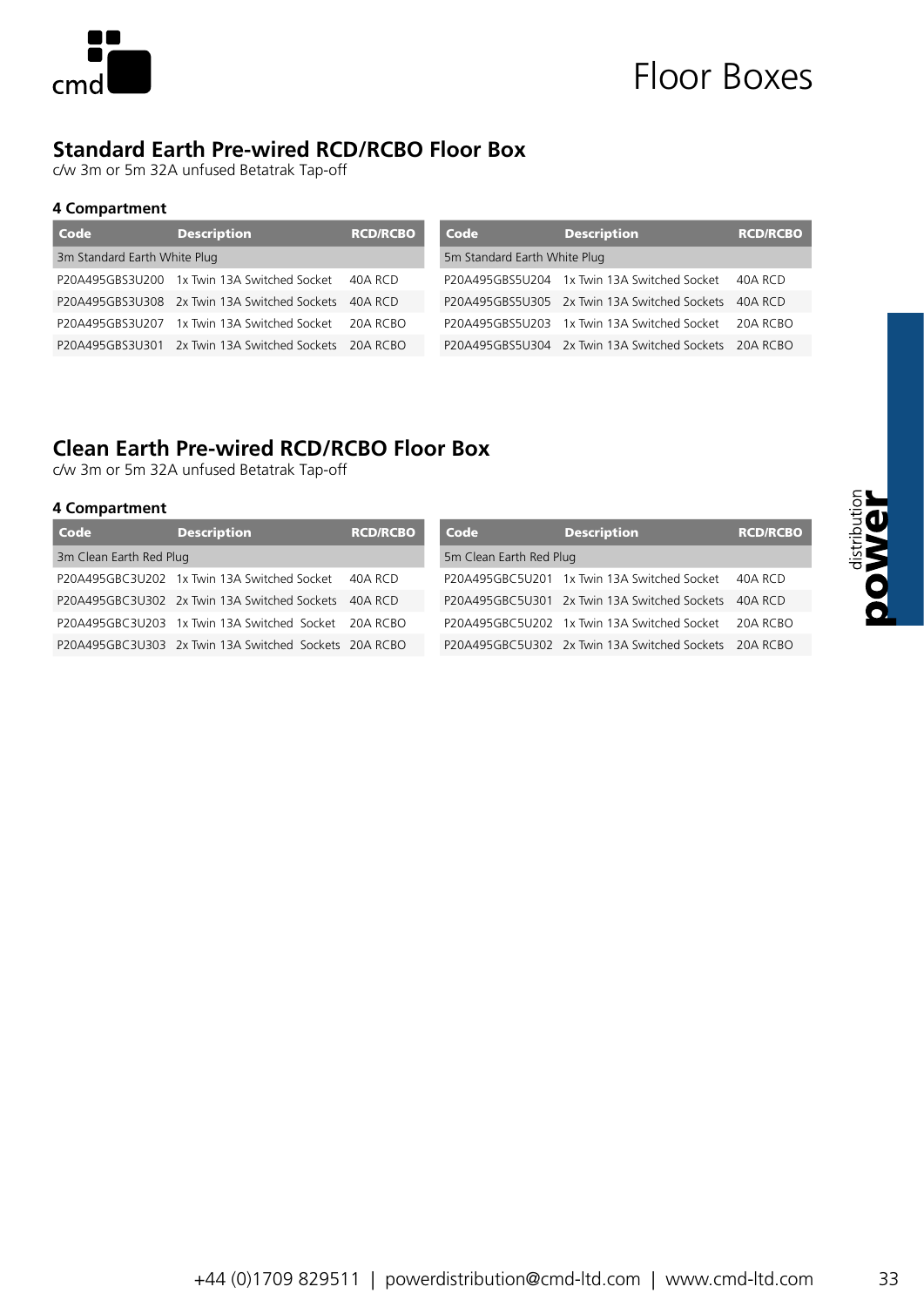

### **99 Series Floor Box (Single Base Box)**

The 99 Series floor box is suitable for raised and screed floor applications and is divided in to 3 or 4 compartments. The 99 Series floor boxes are designed for use in commercial environments and provides easy access to power sockets and data.

### **Features include:**

- One piece box base divided in to 3 or 4 compartments.
- 3 and 4 compartment boxes are the same overall size.
- Accessory plate sizes:
	- 3 compartment: 100mm x 175mm.
	- 4 compartment: 75mm x 175mm.
- 85mm standard depth (other sizes available).
- Floor boxes for raised floors are fitted by screw-fixing to the floor tile.
- Screed floor boxes come complete with jacking legs which allow 10mm final adjustment.
- Grey lid and trim V0 rated PC/ABS.
- Quick release lid provides easy access to the accessory plates.
- Removeable lid and trim for ease of carpet fitting.
- Low profile floor box surround and non-trip cable outlet brackets designed to comply with BS EN 61534.
- Can be supplied complete with lockable lid.
- Galvanised steel back box and mounting frame.
- Raised floor versions can be pre-fitted with socket outlets and Betatrak Tap-off unit.



| <b>Overall Depth</b> | <b>Plug Space</b> | <b>Socket Space</b> |
|----------------------|-------------------|---------------------|
| 85mm                 | 32mm              | 45 <sub>mm</sub>    |





### **Empty 99 Series Floor Box**

| 3 Compartment | 4 Compartment      |             |
|---------------|--------------------|-------------|
| <b>Code</b>   | <b>Description</b> | <b>Code</b> |

| Code           | <b>Description</b>                             |
|----------------|------------------------------------------------|
| PP99385G       | Raised Floor, 85mm Deep                        |
| PPS99385G      | Screed Floor, 85mm Deep                        |
| Add Suffix /KL | Option to add a Key Lock to a floor box<br>lid |

| 4 Compartmen |  |
|--------------|--|
|--------------|--|

| Code           | <b>Description</b>                             |
|----------------|------------------------------------------------|
| PP99485G       | Raised Floor, 85mm Deep                        |
| PPS99485G      | Screed Floor, 85mm Deep                        |
| Add Suffix /KL | Option to add a Key Lock to a floor box<br>lid |